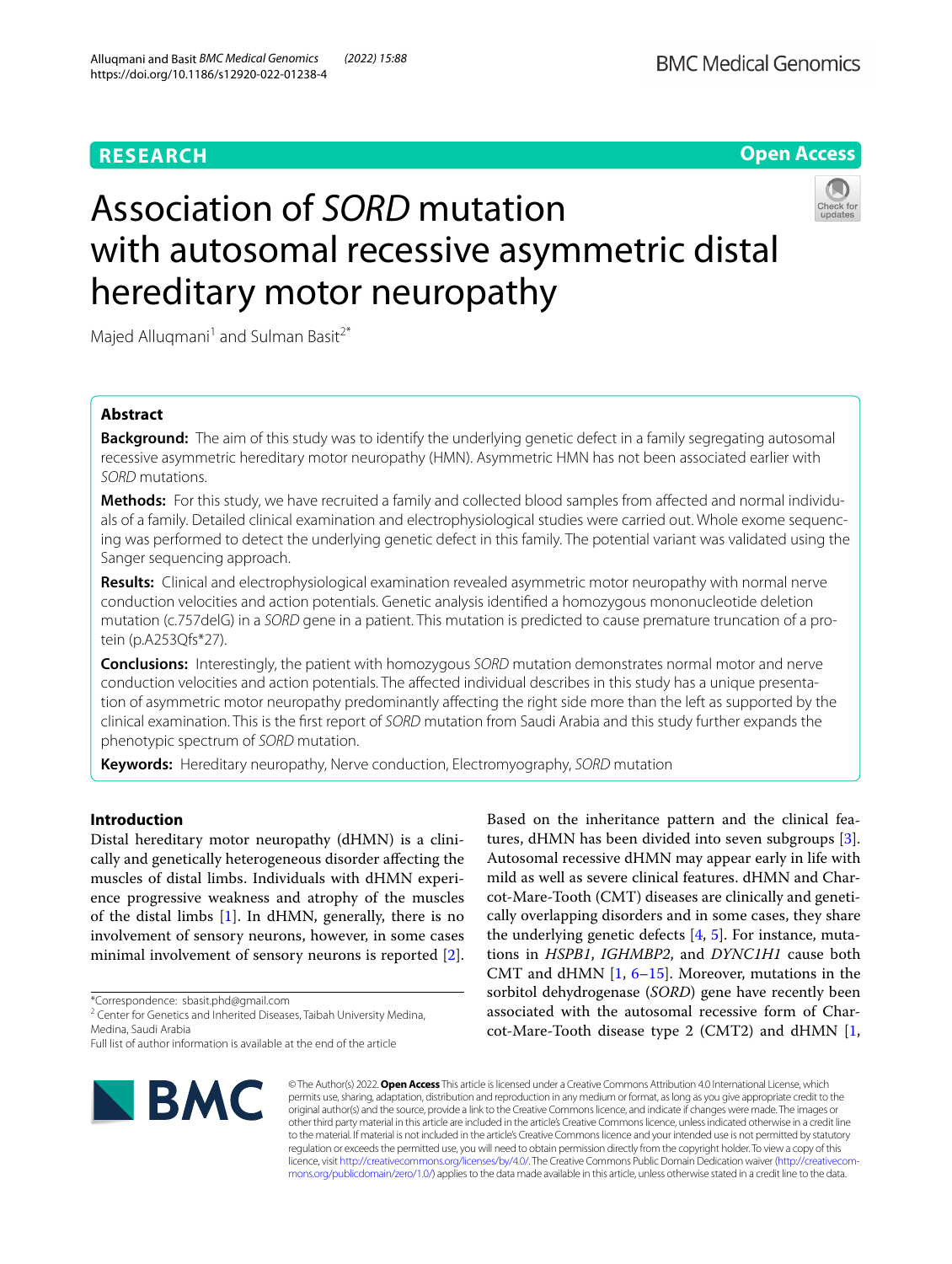[8,](#page-4-7) [16,](#page-4-8) [17\]](#page-4-9) . Although, a clinical and genetic overlap exists between CMT2 and dHMN, however, motor nerves are predominantly or exclusively involved in dHMN [[2\]](#page-4-1).

We recruited a family segregating autosomal recessive dHMN. Clinical and genetic analysis was performed and a homozygous nonsense mutation in the *SORD* gene (c.757delG; p.Ala253GlnfsTer27) was identified. The mutation has been shown to cause a complete loss of SORD protein resultantly an increased sorbitol level in the cells.

## **Methods**

#### **Ethical approval**

All study protocols were approved by the scientifc research ethics committee of the College of Medicine, Taibah University Medina. The ethical approval ID is 036-1441. All experimental work was performed in accordance with the declaration of Helsinki. Written informed consents were obtained from all the participants for genetic analysis of the DNA samples and publication of the genetic data.

## **Genetic studies**

Genomic DNA was extracted from the peripheral blood of a proband (II:3), unafected parents (I:1 and I:2), a healthy individual (II:4), and an afected sibling (II:6) (Fig. [1](#page-1-0)). The complete coding regions  $({\sim}22,000$  genes) of the human genome was captured by xGen Exome Research Panel v2 (Integrated DNA Technologies, Coralville, Iowa, USA). The captured region of the human genome was sequenced with NovaSeq 6000 system (Illumina, San Diego, CA, USA). The raw sequencing data analysis, including alignment to the GRCh37/hg19 human reference genome, variant calling, and annotation, was conducted with open-source bioinformatics tools and in-house software. A variant interpretation was performed with in-house software to prioritize variants based on ACMG guidelines considering the phenotype

<span id="page-1-0"></span>

of the patient. This system has three major steps; variant fltration, classifcation, and similarity scoring for patient's phenotype. The following steps were used to flter and prioritize candidate variants. First, gnomAD ([http://gnomad.broadinstitute.org/\)](http://gnomad.broadinstitute.org/) as a population genome database were used for estimating allele frequency. Common variants with a minor allele frequency of >5% were fltered out in accordance with BA1 of the ACMG guideline. Second, scientifc literature and disease databases including ClinVar ([https://www.ncbi.nlm.](https://www.ncbi.nlm.nih.gov/clinvar/) [nih.gov/clinvar/\)](https://www.ncbi.nlm.nih.gov/clinvar/) and UniProt (<https://www.uniprot.org/>) were searched and evidence data on the pathogenicity of variants was extracted. The pathogenicity of each variant was evaluated according to the recommendations of the ACMG guideline. Third, the clinical features of the patient were coded as standardized human phenotype ontology terms [\(https://hpo.jax.org/](https://hpo.jax.org/)) and accessed to measure the similarity with each of  $\sim$  7000 rare genetic diseases (<https://omim.org/>and [https://www.orpha.net/](https://www.orpha.net/consor/cgi-bin/index.php) [consor/cgi-bin/index.php](https://www.orpha.net/consor/cgi-bin/index.php)). The similarity score was calculated for the patient's phenotype and the prioritized variants. Finally, medical geneticists manually evaluated the candidate variants and associated diseases. The variant of interest was Sanger sequenced in the proband, both parents, a healthy family member, and an afected sibling (Fig. [1](#page-1-0)).

## **Results**

#### **Clinical description of the patient**

A 26 years old patient (II:3) presented with a history of progressive right leg weakness was examined. Initially, he was diagnosed with a distal myopathy. He has been complaining of right knee pain and limping to the right side after long-distance walks. He was free of any other neurological symptoms including muscle cramping, abnormal twitching, muscle fasciculation, and tingling or numbness. He was examined by a consultant neurologist. Motor nerve conduction (MNC) and sensory nerve conduction (SNC) studies have been performed. Moreover, electromyography (EMG) was also carried out. The proband has informed us about another sibling (II:6) with a similar clinical picture.

On physical examination, the patient (II:3) was found to have a clear picture of distal neuropathy as evident from a foot deformity, including the common pes cavus, hammer toes, and twisting of the ankle on both sides, more severe on the right side. There was a mild weakness (graded as  $+4$ ) on the right foot dorsifiexion and the right ankle refex was absent. Also, the pinprick and temperature sensation were mildly reduced in the right foot. The posterior column tract examination was intact as well as the gait was within a normal limit (Table [1](#page-2-0)).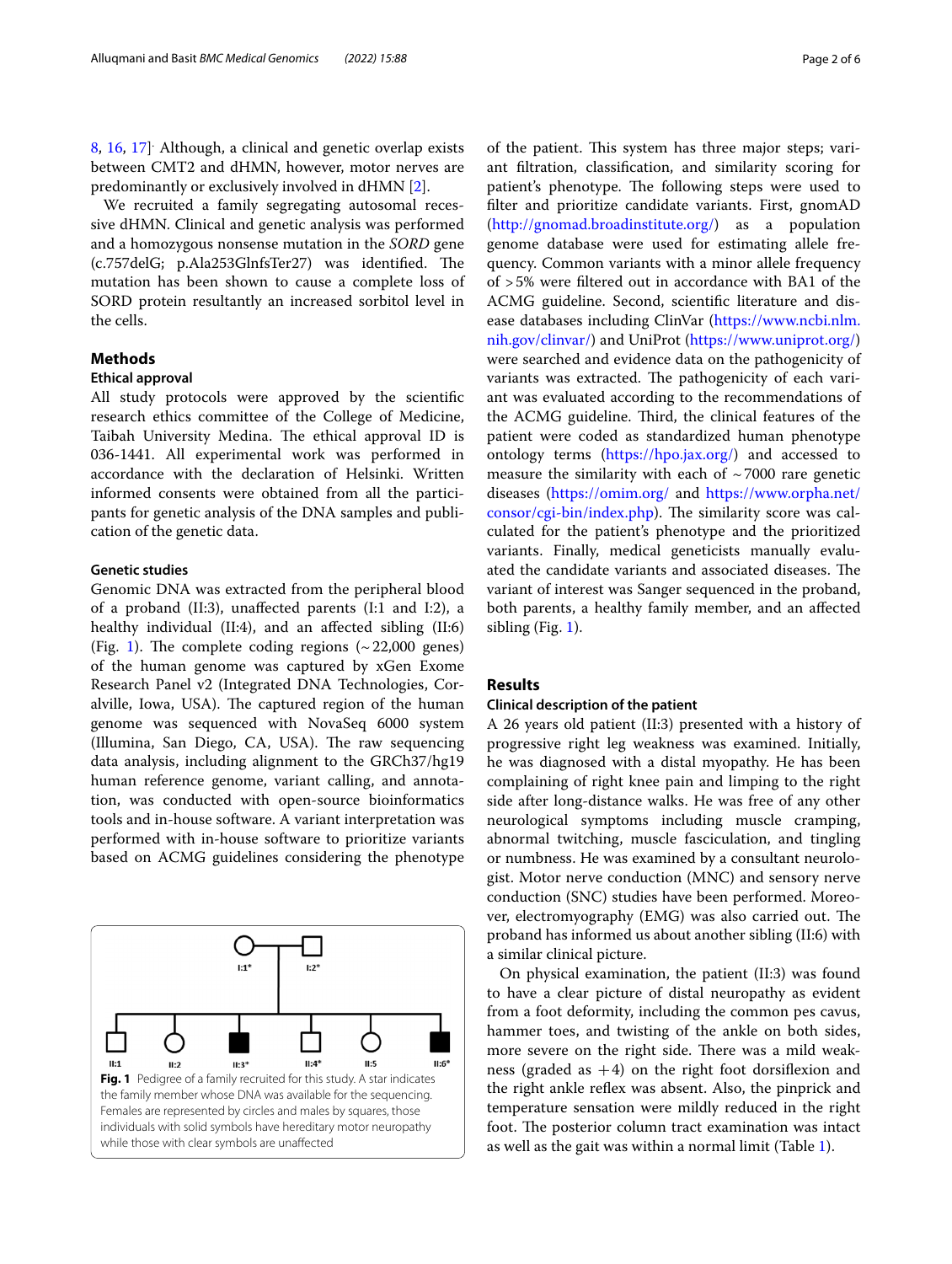<span id="page-2-0"></span>

| Table 1 Clinical features observed in the proband |  |
|---------------------------------------------------|--|
|---------------------------------------------------|--|

| Page 3 |
|--------|
|        |

| <b>Clinical features</b>                      | Comments                                                                                                                                               |
|-----------------------------------------------|--------------------------------------------------------------------------------------------------------------------------------------------------------|
| Age of onset (years)                          | 23                                                                                                                                                     |
| Age at examination (years)                    | 26                                                                                                                                                     |
| Family history                                | Brother has the same symptoms                                                                                                                          |
| CMT subtype                                   | <b>HMN</b>                                                                                                                                             |
| Foot deformities                              | Pes caves, hammer toes, callosities                                                                                                                    |
| Upper-limb weakness                           | *Normal upper limb examination                                                                                                                         |
| Proximal muscle groups                        | *Lower limb examination: by inspection looks inverted champagne bottle                                                                                 |
| Distal muscle groups                          | Bilateral distal weakness including knee flexion and extension and ankle<br>dorsal flexion and planter flexion, however, it is more in right than left |
| Reduce vibratory sensation                    | No                                                                                                                                                     |
| Reduced pinprick superficial sensation        | Mild in the right foot                                                                                                                                 |
| Disease severity                              | Mild                                                                                                                                                   |
| Use of ankle-foot orthoses                    | No                                                                                                                                                     |
| Other walking aids                            | <b>No</b>                                                                                                                                              |
| Nerve conduction study                        |                                                                                                                                                        |
| Reduced motor conduction velocity             | <b>No</b>                                                                                                                                              |
| Reduced sensory action potentials             | <b>No</b>                                                                                                                                              |
| Compound muscle action potential              | Reduced                                                                                                                                                |
| Charcot-Marie-Tooth disease examination score |                                                                                                                                                        |
| Tendon reflexes                               | Absent in ankle                                                                                                                                        |

## *Motor nerve conduction (MNC) studies*

Bilateral tibial MNC studies of the abductor halluces revealed a normal distal nerve latency, compound muscle action potential (CMAP) amplitude, and conduction velocity. Moreover, minimal F wave latency was also in the normal range. Right and left peroneal MNC studies recording from the extensor digitorum brevis revealed normal distal motor latency, CMAP amplitude (at 2.3 mV), and conduction velocity. However, comparing the peroneal nerve amplitude of the right side with the left side, the right side amplitude was 50% less than the left side, although, both were within the normal limits.

#### *Sensory nerve conduction (SNC) studies*

Bilateral superficial peroneal sensory nerve conduction studies reveal normal peak latencies, sensory nerve action potentials (SNAP) amplitudes, and conduction velocities. Moreover, bilateral sural SNC studies reveal normal peak latencies, SNAP amplitudes and conduction velocities.

## *Needle electromyography (EMG)*

Needle examination of the right frst dorsal interosseous (FDIO) space, deltoid and extensor digitorum communis (EDC) revealed normal insertional activity with no spontaneous activity. Motor unit potentials were broad and of high amplitude with a slightly reduced interference pattern. Moreover, the right medial gastrocnemius and left tibialis anterior revealed normal insertional activity.  $2 + fibs$  (fibrillation/positive sharp waves) and positive sharp waves with occasional runs of complex repetitive discharges (CRDs) were observed. The right tibialis anterior, and right vastus lateralis revealed normal insertional activity without any spontaneous activity. The motor unit potentials were of high amplitude (polyphasic) and of broad duration with a slightly reduced interference pattern (Table [2\)](#page-3-0).

Overall it is concluded from the electrophysiological studies that the patient has active denervation in the right lower extremities. His clinical presentation is asymmetrical. In general, the patient has a CMT neurological score of 3 based on the physical and neurophysiological examination [\[18\]](#page-4-10).

## **A frameshift variant in the** *SORD* **gene was identifed**

A high-quality exome data with more than  $100 \times$  coverage was obtained (Table [3](#page-3-1)). Exome data analysis including variants annotation, fltration, and prioritization identifed a homozygous deletion variant (c.757del) in the *SORD* gene. CG dinucleotides were found deleted which consequently lead to a frameshift in the protein coding sequence. This frameshift is predicted to cause premature protein truncation. This variant is classified as pathogenic according to the recommendation of the ACMG/ AMP guideline.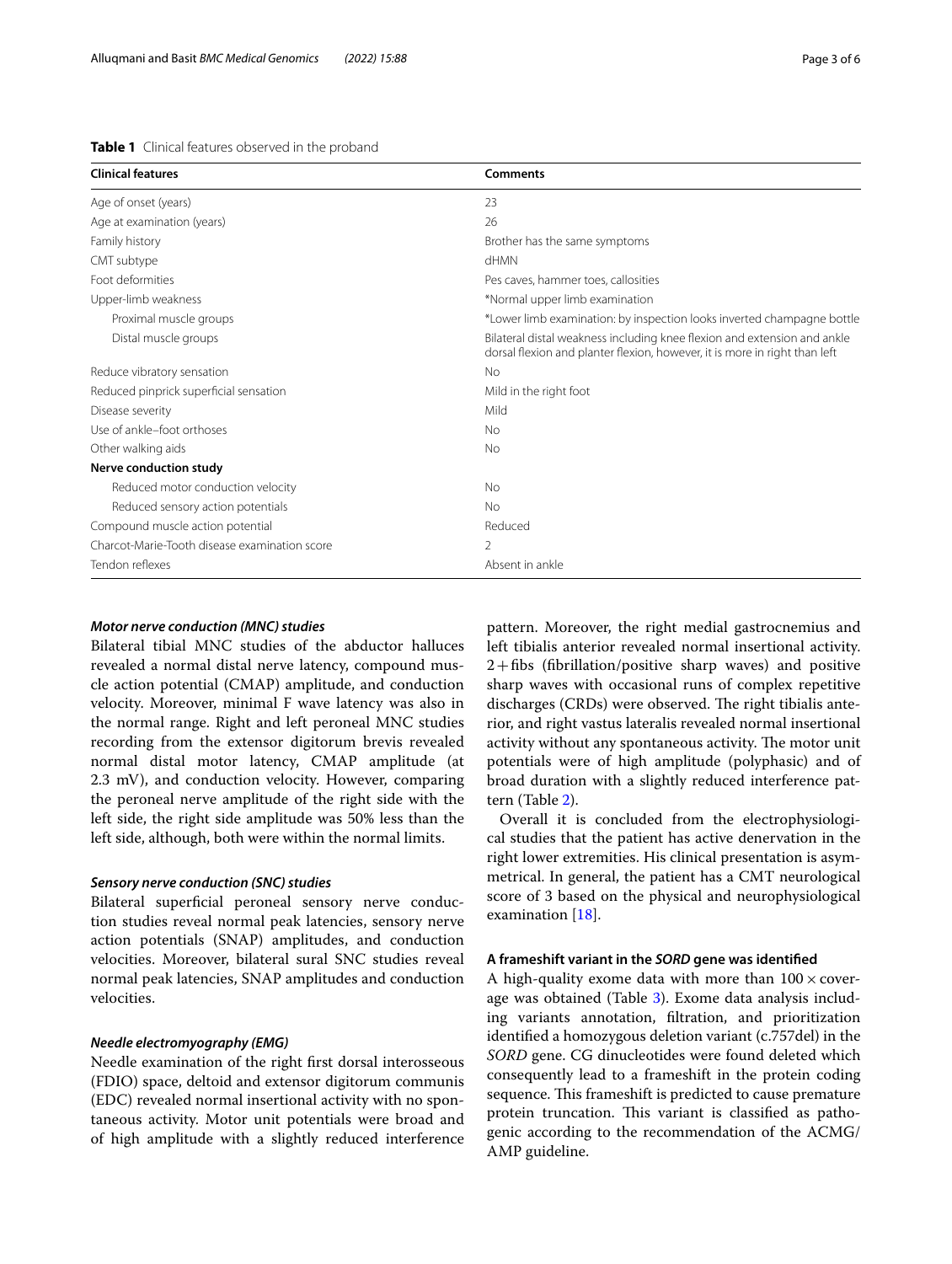<span id="page-3-0"></span>**Table 2** Motor (MNC) and sensory nerve conduction (SNC) studies. (a) Motor nerve conduction studies. (b) Sensory nerve conduction studies

| <b>Nerve</b>                | Lat (ms)      | Amp(mV)  | CV(m/s) | F Lat (ms)  |
|-----------------------------|---------------|----------|---------|-------------|
| (a)                         |               |          |         |             |
| Peroneus motor right        |               |          |         |             |
| Ankle-EDB                   | 4.33          | 2.7      |         | 49.0        |
| Fib. Hand-Ankle             | 10.6          | 2.3      | 47.8    |             |
| Pop-Fib. head               | 12.6          | 2.3      | 50.0    |             |
| Peroneus motor left         |               |          |         |             |
| Ankle-EDB                   | 4.27          | 4.0      |         | 46.6        |
| Fib. Hand-Ankle             | 10.9          | 3.4      | 46.0    |             |
| Pop-Fib. head               | 12.4          | 3.1      | 63.3    |             |
| <b>Tibialis motor right</b> |               |          |         |             |
| Med. Mal-Abd hal            | 3.06          | 5.1      |         | 48.9        |
| Bl. Knee-Med. mal           | 10.6          | 3.4      | 49.1    |             |
| <b>Tibialis motor left</b>  |               |          |         |             |
| Med. Mal Abd hal            | 3.11          | 6.3      |         | 46.6        |
| Bl. Knee-Med. mal           | 10.6          | 5.6      | 49.4    |             |
| <b>Nerve</b>                | Peak Lat (ms) | Amp (uV) | CV(m/s) | <b>XXXX</b> |
| (b)                         |               |          |         |             |
| Suralis sensory right       |               |          |         |             |
| Mid. Lower leg-Ext Saph     | 2.56          | 16.4     | 57.9    |             |
| Suralis sensory left        |               |          |         |             |
| Mid. Lower leg-Ext Saph     | 2.79          | 11.2     | 53.4    |             |

<span id="page-3-1"></span>**Table 3** Target region coverage statistics

| Mean depth (x) | Target base pairs covered (%) |      |      |      |      |  |
|----------------|-------------------------------|------|------|------|------|--|
|                | >1x                           | > 5x | >10x | >20x | >50x |  |
| 11448          | 994                           | 99.2 | 99 1 | 99 N | 95 2 |  |

## **Sanger validation of variant**

DNA of the proband, an afected sibling, both parents as well as an unafected member of the family was PCR amplified using primer pair flanking *SORD* variant. The amplicons were sequenced using the Sanger approach. BioEdit sequence alignment tool was used to align the patient sequence reads with the reference sequence. The patient and an afected sibling were found homozygous for the deletion variant. However, both parents were found heterozygous and an unafected member of the family has a wild-type sequence.

## **Discussion**

dHMN accounted for a small proportion of inherited peripheral neuropathy. Considering the wide phenotypic and genetic heritability the diagnostic rate in dHMN ranges from 14 to 39% [[1,](#page-4-0) [5](#page-4-4), [11](#page-4-11), [19,](#page-4-12) [20\]](#page-4-13). Low diagnostic rate in dHMN indicates the presence of an unidentifed mutation in novel candidate genes. Large scale studies are needed to identify new causative mutations which would ultimately help in delineating the molecular mechanism underlying dHMN pathogenesis.

We studied a family segregating dHMN in an autosomal recessive manner. Electrophysiological studies including MNC, SNC, and EMG revealed velocities and amplitudes in the normal range. Clinically patient is showing abnormal features specifcally the right side of the body is asymmetrically affected. The proband showed overlapping clinical features of both CMT type 2 and dHMN. However, his neurological phenotype was asymmetrical. Due to the heterogeneous nature of the disease, we performed whole-exome sequencing and identifed a homozygous dinucleotide deletion (c.757delG) in the *SORD* gene. This mutation has recently been reported as the most frequent cause of autosomal recessive hereditary neuropathy  $[1, 17]$  $[1, 17]$  $[1, 17]$  $[1, 17]$ . This study supports the hypothesis that the specifc *SORD* mutation (c.757delG) is the most common cause of childhood-onset mild form of the autosomal recessive dHMN. This is the first report of *SORD* mutation from Saudi Arabia and broadens the mutation continuum of *SORD* and phenotypic heterogeneity of the dHMN. The specific allele (c.757delG) of *SORD* is wide spread and has been reported by a group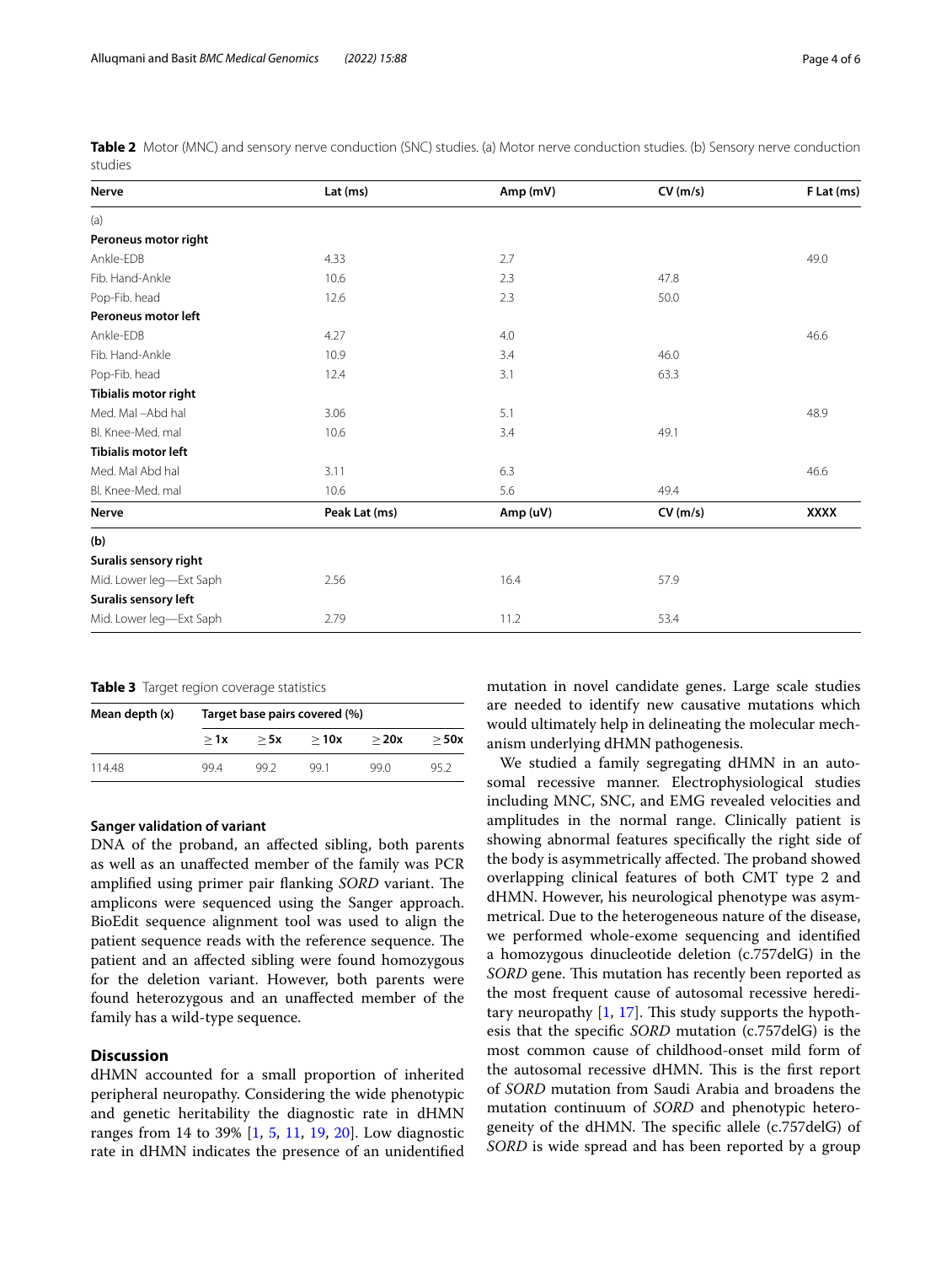from diferent populations including Chinese, UK, USA, and Turkey  $[17, 19-21]$  $[17, 19-21]$  $[17, 19-21]$  $[17, 19-21]$ . This support the notion that this allele is of an ancient origin.

Sorbitol dehydrogenase defciency with peripheral neuropathy is associated with mutations in the *SORD* gene. To our knowledge, around 16 bi-allelic mutations in the *SORD* gene have been identifed [\[16](#page-4-8)[–20\]](#page-4-13). SORD-related neuropathy has been reported as one of the most frequent causes of autosomal recessive CMT2 and dHMN [[17\]](#page-4-9). The deletion mutation c.757delG (p.A253Qfs\*27), identifed in this study, is the only reported variant in SORD-related dHMN [\[16](#page-4-8), [17,](#page-4-9) [21](#page-5-0)]. An exception is a Chinese patient with dHMN harboring the compound het-erozygous c.404 A > G and c.9081 + G > C mutation [\[22](#page-5-1)]. Almost all mutations in *SORD* are predicted to cause loss of function of sorbitol dehydrogenase, which is a key enzyme in sorbitol to fructose conversion. The molecular pathway underlying motor-predominant peripheral neuropathy due to sorbitol dehydrogenase defciency is not well understood.

#### **Acknowledgements**

We are thankful to patients and their family members for their participation and contribution to this work**.**

#### **Author contributions**

M.A. recruited family, performed phenotyping, and wrote the initial draft; S.B. designed the study, analyzed exome data, and wrote the manuscript. All authors read and approved the fnal manuscript.

#### **Funding**

The authors extend their appreciation to the Deputyship for Research & Innovation, Ministry of Education in Saudi Arabia for funding this research work through project number 442/70. Also, the authors would like to extend their appreciation to Taibah University for its supervision support. The funding body played no role in the design of the study and collection, analysis, and interpretation of data and in writing the manuscript.

#### **Availability of data and materials**

The vcf fle of a patient containing whole exome sequencing data has been submitted to the European Variation Archive (EVA). The accession number is PRJEB48950 and the link to data is [https://www.ebi.ac.uk/eva/?Study-Brows](https://www.ebi.ac.uk/eva/?Study-Browser&browserType=sgv) [er&browserType](https://www.ebi.ac.uk/eva/?Study-Browser&browserType=sgv)=sgv.

#### **Declarations**

#### **Ethics approval and consent to participate**

This study was conducted in accordance with the declaration of Helsinki. All study protocols were approved by the scientifc research ethics committee of the College of Medicine, Taibah University Medina. The ethical approval ID is 036–1441. Written informed consents were obtained from all the individual members included in the study.

#### **Consent for publication**

Not applicable.

#### **Competing interests**

The authors declare that they have no competing interests.

#### **Author details**

<sup>1</sup> College of Medicine, Taibah University Medina, Medina, Saudi Arabia. <sup>2</sup> Center for Genetics and Inherited Diseases, Taibah University Medina, Medina, Saudi Arabia.

Received: 15 November 2021 Accepted: 30 March 2022 Published online: 18 April 2022

#### **References**

- <span id="page-4-0"></span>1. Xie Y, Lin Z, Pakhrin PS, et al. Genetic and clinical features in 24 Chinese distal hereditary motor neuropathy families. Front Neurol. 2020;11:603003.
- <span id="page-4-1"></span>2. Rossor AM, Kalmar B, Greensmith L, Reilly MM. The distal hereditary motor neuropathies. J Neurol Neurosurg Psychiatr. 2012;83:6–14.
- <span id="page-4-2"></span>3. Harding AE. Inherited neuronal atrophy and degeneration predominantly of lower motor neurons. Fourth ed: Philadelphia: WB Saunders; 2005.
- <span id="page-4-3"></span>4. Laura M, Pipis M, Rossor AM, Reilly MM. Charcot-Marie-Tooth disease and related disorders: an evolving landscape. Curr Opin Neurol. 2019;32:641–50.
- <span id="page-4-4"></span>Bansagi B, Griffin H, Whittaker RG, Antoniadi T, Evangelista T, Miller J, et al. Genetic heterogeneity of motor neuropathies. Neurology. 2017;88:1226–34.
- <span id="page-4-5"></span>6. Argente-Escrig H, Sánchez-Monteagudo A, Frasquet M, et al. A very mild phenotype of Charcot-Marie-Tooth disease type 4H caused by two novel mutations in FGD4. J Neurol Sci. 2019;402:156–61.
- 7. Becker LL, Dafsari HS, Schallner J, et al. The clinical-phenotype continuum in DYNC1H1-related disorders-genomic profling and proposal for a novel classifcation. J Hum Genet. 2020;65:1003–17.
- <span id="page-4-7"></span>8. Frasquet M, Rojas-García R, Argente-Escrig H, et al. Distal hereditary motor neuropathies: mutation spectrum and genotype-phenotype correlation. Eur J Neurol. 2021;28:1334–43.
- 9. Taga A, Cornblath DR. A novel HSPB1 mutation associated with a late onset CMT2 phenotype: case presentation and systematic review of the literature. J Peripher Nerv Syst. 2020;25:223–9.
- 10. Muranova LK, Sudnitsyna MV, Strelkov SV, Gusev NB. Mutations in HspB1 and hereditary neuropathies. Cell Stress Chaperones. 2020;25:655–65.
- <span id="page-4-11"></span>11. Cortese A, Wilcox JE, Polke JM, et al. Targeted next-generation sequencing panels in the diagnosis of Charcot-Marie-Tooth disease. Neurology. 2020;94:e51-61.
- 12. Cassini TA, Duncan L, Rives LC, et al. Whole genome sequencing reveals novel IGHMBP2 variant leading to unique cryptic splice-site and Charcot-Marie-Tooth phenotype with early onset symptoms. Mol Genet Genomic Med. 2019;7:e00676.
- 13. Kulshrestha R, Forrester N, Antoniadi T, Willis T, Sethuraman SK, Samuels M. Charcot Marie Tooth disease type 2S with late onset diaphragmatic weakness: an atypical case. Neuromuscul Disord. 2018;28:1016–21.
- 14. Dohrn MF, Glöckle N, Mulahasanovic L, et al. Frequent genes in rare diseases: panel-based next generation sequencing to disclose causal mutations in hereditary neuropathies. J Neurochem. 2017;143:507–22.
- <span id="page-4-6"></span>15. Beecroft SJ, McLean CA, Delatycki MB, et al. Expanding the phenotypic spectrum associated with mutations of DYNC1H1. Neuromuscul Disord. 2017;27:607–15.
- <span id="page-4-8"></span>16. Yuan RY, Ye ZL, Zhang XR, Xu LQ, He J. Evaluation of SORD mutations as a novel cause of Charcot-Marie-Tooth disease. Ann Clin Transl Neurol. 2021;8:266–70.
- <span id="page-4-9"></span>17. Cortese A, Zhu Y, Rebelo AP, et al. Biallelic mutations in SORD cause a common and potentially treatable hereditary neuropathy with implications for diabetes. Nat Genet. 2020;52:473–81.
- <span id="page-4-10"></span>18. Murphy SM, Herrmann DN, McDermott MP, Scherer SS, Shy ME, Reilly MM, Pareyson D. Reliability of the CMT neuropathy score (second version) in Charcot-Marie-Tooth disease. J Peripher Nerv Syst. 2011;16:191–8.
- <span id="page-4-12"></span>19. Liu X, Duan X, Zhang Y, Sun A, Fan D. Molecular analysis and clinical diversity of distal hereditary motor neuropathy. Eur J Neurol. 2020;27:1319–26.
- <span id="page-4-13"></span>20. Liu X, He J, Yilihamu M, Duan X, Fan D. Clinical and genetic features of biallelic mutations in SORD in a series of chinese patients with charcotmarie-tooth and distal hereditary motor neuropathy. Front Neurol. 2021;12:733926.